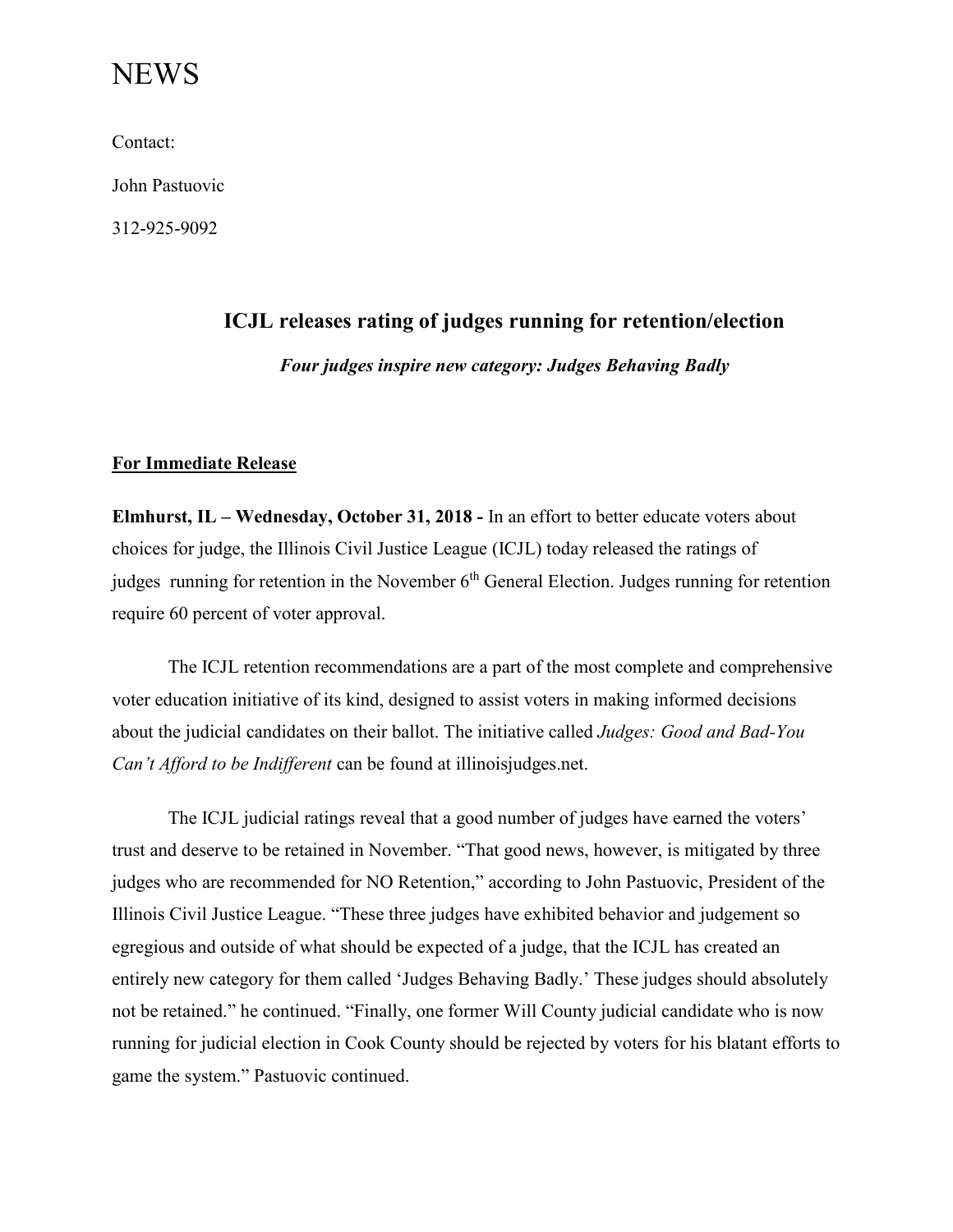These four judges recommended for NO Retention/No Election are:

### **Jeffrey O'Connor – 14th Circuit, Whiteside County**

In 2014, Judge O'Connor fell asleep during a trial where the accused was charged with murdering four people. While a jury later convicted the defendant of the slayings, the defendant sought a new trial based on the judge's nap. In fact, the defense team said the judge repeatedly fell asleep during the murder trial. In 2017, a divided Illinois Appellate Court panel rejected the request for a new trial on the grounds that the judge was not dozing through crucial evidence or motions.

The fact remains that Judge O'Conner's actions embarrassed the court and gave the defendant an opportunity to an appeal he should never have had.

# **Patrick O'Shea – 18th Circuit, DuPage County**

According to a complaint filed on October  $25<sup>th</sup>$  by the Illinois Judicial Inquiry Board, Judge O'Shea attempted to retaliate against two female court employees who made "substantiated" claims of sexual harassment against him. The complaint, lodged by Illinois' Judicial Inquiry Board revealed that investigators, found "credible and substantiated complaints" that Judge O'Shea acted in a manner that "met the definition of sexual harassment" as defined by Illinois Supreme Court rules.

Additionally, Judge O'Shea remains on administrative duties after he was acquitted of reckless conduct charges by a Kane County judge, who found that O'Shea, "accidentally fired a bullet from his revolver through his wall and into a neighbor's apartment, but that his actions did not meet reckless conduct requirements because his neighbors were not home and, therefore, not in danger." Since then, Judge O'Shea has sought to have the records of the case expunged.

#### **Beatriz Santiago – Municipal District 3, Cook County**

Judge Santiago was censured by the Illinois Courts Commission in 2016 for knowingly deceiving her mortgage lender about where she lives. Medill Watchdog and WGN-TV caught her claiming residence at her parent's house for purposes of running in a Cook County subcircuit while subsequently claiming the mortgaged house as her primary residence. The Illinois Courts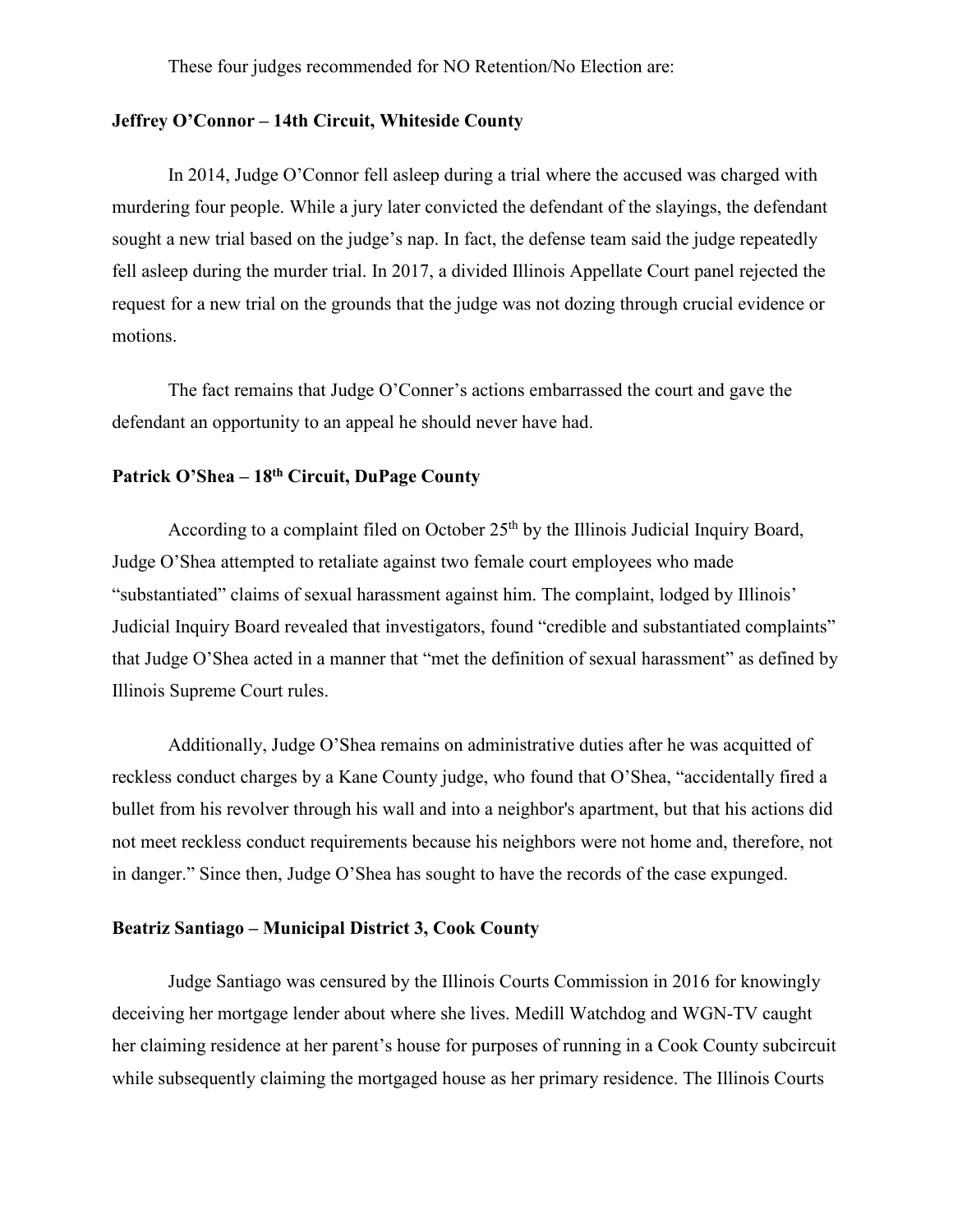Commission unanimously concluded that "one could reasonably characterize her actions as reckless."

## **Shannon P. O'Malley (formerly known as Phillip Spiwak) – 13th Subcircuit, Cook County**

Prior to the March Primary Election, the ICJL invited judicial candidates and judges running in the Primary Election to submit answers to questions about their careers and candidacies in their own words which were then published in unedited form on illinoisjudges.net. In addition to providing this information to voters, the ICJL also evaluated the questionnaire answers as well as numerous other factors and considered the judges and judicial candidates for ratings of Highly Recommended, Recommended, or Not Recommended," Pastuovic continued.

While voters had many good candidates to choose from in the Primary Election, the ICJL was compelled to draw the voters' attention to one candidate whose actions disqualify him to serve. Former Will County Republican judicial candidate Shannon P. O'Malley, a Schaumburg attorney formerly known as Phillip Spiwak, won the Primary Election and is on the November ballot running as a Democrat in the Thirteenth Subcircuit. "In a blatant attempt to improve his electoral prospects, O'Malley is deceiving voters by changing his party affiliation and his perceived ethnic origin," said Pastuovic. "In our opinion, his cynical attempt to game the electoral process disqualifies him for any office, particularly that of judge," he concluded. O'Malley aka Spiwak is Not Recommended.

The ICJL's complete ratings for judges and judicial candidates are as follows:

#### **For Appellate Court Judge**

| Fourth District – Pope Vacancy:       | Thomas Harris, Jr. $(R)$ – Highly Recommended |
|---------------------------------------|-----------------------------------------------|
| Fifth District – Goldenhersh Vacancy: | David Overstreet $(R)$ – Highly Recommended   |
| <b>For Downstate Circuit Judge</b>    |                                               |
| $1st$ Circuit (Circuitwide):          | Amanda Byassee Gott $(R)$ – Recommended       |
| $1st$ Circuit (Circuitwide):          | John Sanders $(R)$ – Recommended              |
| $3rd$ Circuit (Circuitwide):          | Sarah Smith $(D)$ – Highly Recommended        |
| $3rd$ Circuit (Madison):              | David Dugan (R) – Highly Recommended          |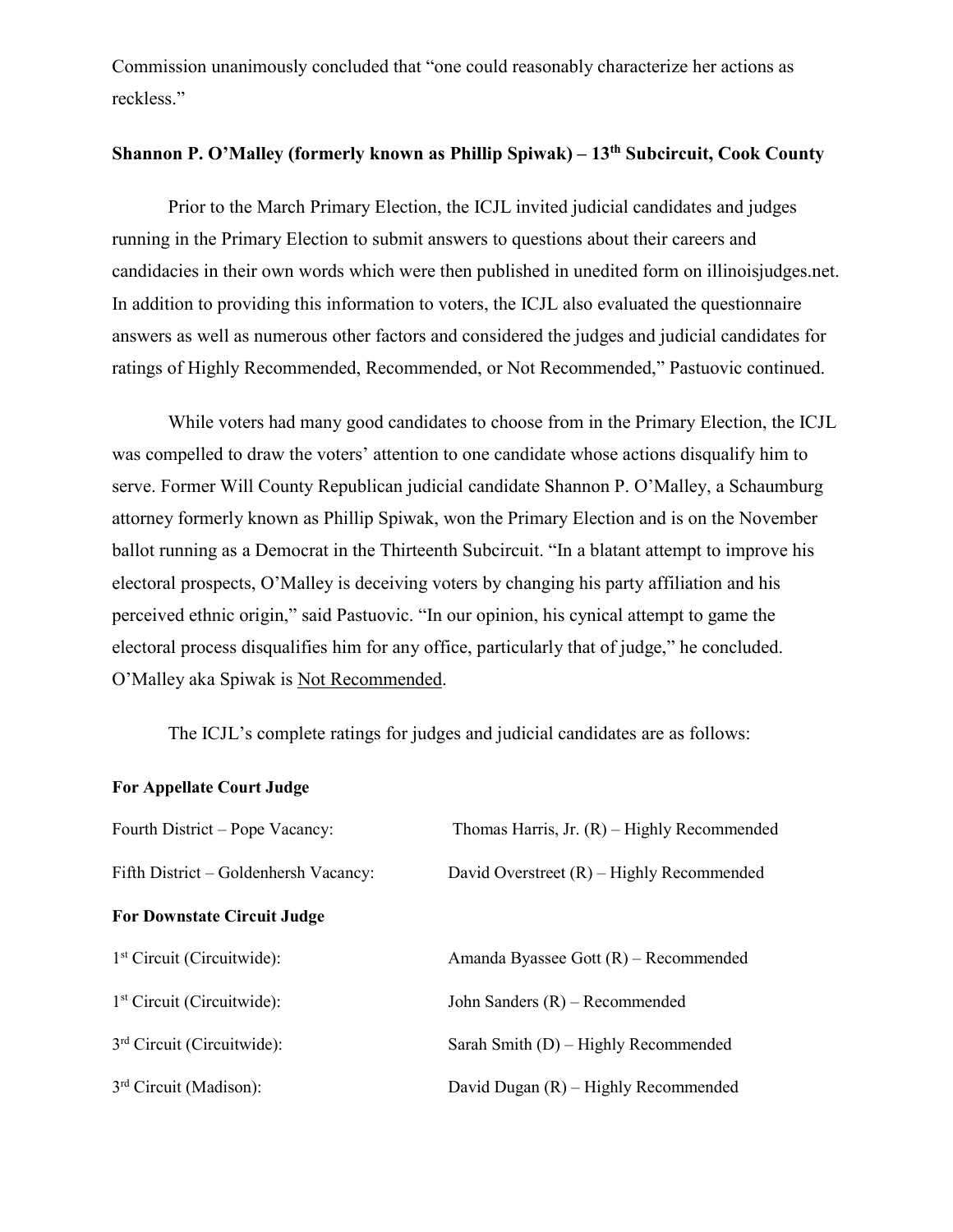| 6 <sup>th</sup> Circuit (Moultrie County):                                              | Jeremy Richey $(R)$ – Recommended                                                                                                    |
|-----------------------------------------------------------------------------------------|--------------------------------------------------------------------------------------------------------------------------------------|
| 12 <sup>th</sup> Circuit (Circuitwide):                                                 | Vincent Cornelius (D) – Recommended                                                                                                  |
| 12 <sup>th</sup> Circuit (Circuitwide):                                                 | Ben Braun $(R)$ – Recommended                                                                                                        |
| 18 <sup>th</sup> Circuit (Circuitwide):<br>18 <sup>th</sup> Circuit (Circuitwide):      | Linda Davenport $(D)$ – Recommended<br>Jeff MacKay (R) - Highly Recommended                                                          |
| 20 <sup>th</sup> Circuit (Circuitwide):                                                 | Heinz Rudolf $(D)$ – Recommended                                                                                                     |
| $20th$ Circuit (Circuitwide):<br>20 <sup>th</sup> Circuit (Circuitwide):                | John O'Gara (D) -Recommended<br>Paul Evans (R) - Highly Recommended                                                                  |
| $22th$ Circuit (1 <sup>st</sup> Subcircuit):                                            | Tiffany Davis $(R)$ – Recommended                                                                                                    |
| <b>For Cook County Subcircuit Judge</b>                                                 |                                                                                                                                      |
| O'Neill Burke Vacancy-10 <sup>th</sup> Subcircuit:                                      | Stephanie Saltouros (D) - Recommended                                                                                                |
| Crane Vacancy - 13 <sup>th</sup> Subcircuit:                                            | Ketki "Kay" Steffen (D) – Recommended                                                                                                |
| Lawrence Vacancy $-13th$ Subcircuit:<br>Lawrence Vacancy - 13 <sup>th</sup> Subcircuit: | Daniel Fitzgerald $(R)$ – Highly Recommended<br>Shannon O'Malley (D) - NOT Recommended                                               |
| O'Donnell Vacancy $-13th$ Subcircuit:                                                   | Christine Svenson $(R)$ – Recommended                                                                                                |
| For Retention - Supreme & Appellate                                                     |                                                                                                                                      |
| Supreme Court (Cook County):                                                            | Anne Burke – YES to Retain                                                                                                           |
| Appellate Court (Cook County):                                                          | Margaret Stanton McBride - No Position                                                                                               |
| Appellate Court (2 <sup>nd</sup> District):                                             | Robert McLaren - No Position                                                                                                         |
| <b>For Retention – Downstate</b>                                                        |                                                                                                                                      |
| First Circuit:                                                                          | Brad Bleyer – YES to Retain<br>Mark Boie – YES to Retain                                                                             |
| Second Circuit:                                                                         | Eric Dirnbeck – YES to Retain<br>T. Scott Webb – YES to Retain<br>Christopher Weber - YES to Retain<br>Jo Beth Weber - YES to Retain |
| Third Circuit:                                                                          | Dave Hylla – YES to Retain<br>Kyle Napp – YES to Retain                                                                              |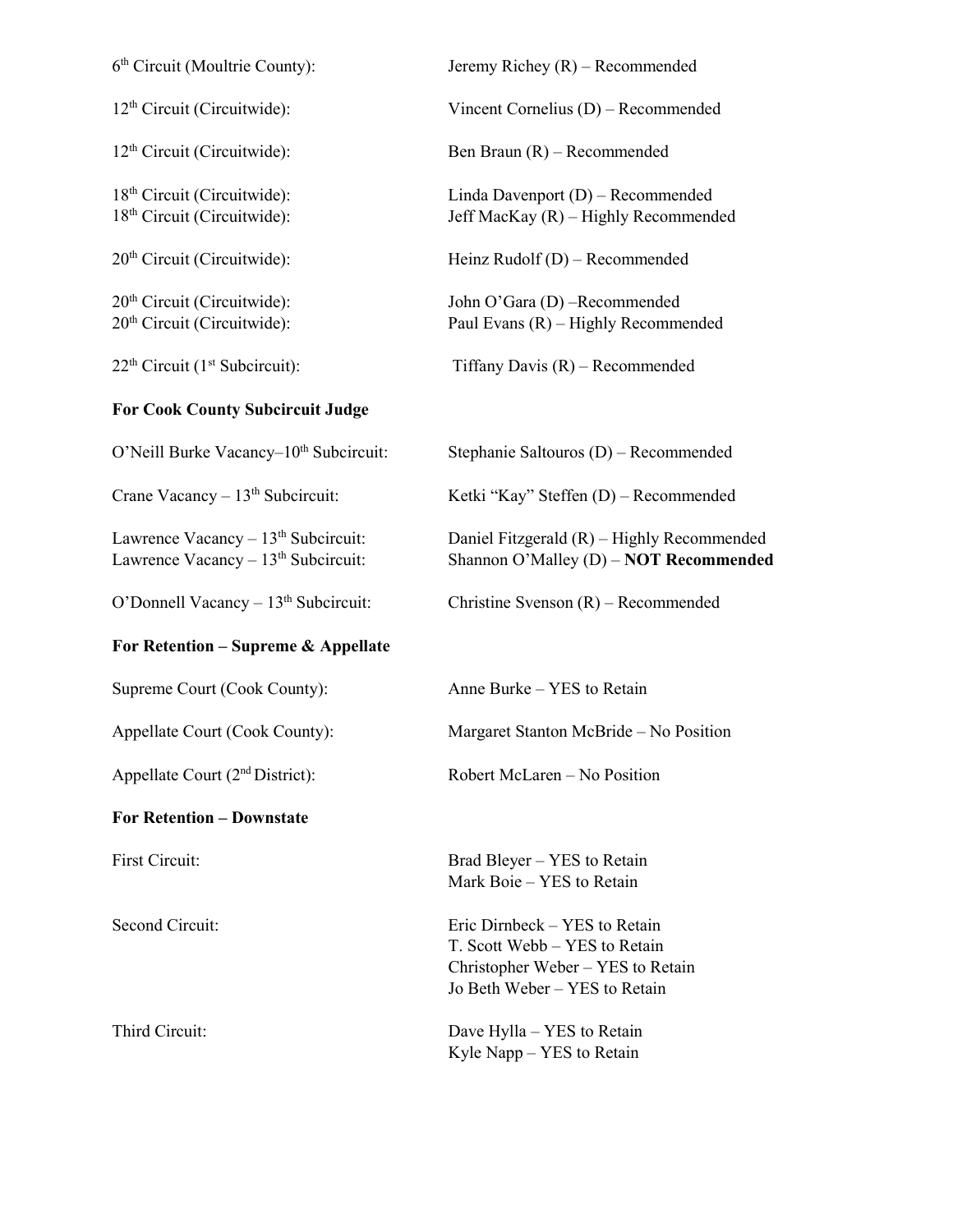| Fourth Circuit:      | Daniel Hartigan - YES to Retain<br>Kimberly Koester – YES to Retain                        |
|----------------------|--------------------------------------------------------------------------------------------|
| Fifth Circuit:       | Brien O'Brien – YES to Retain                                                              |
| Tenth Circuit:       | Paul Gilfillan - No Position<br>Kate Gorman – YES to Retain                                |
| Eleventh Circuit:    | Paul Lawrence – No Position<br>Rebecca Simmons-Foley – YES to Retain                       |
| Thirteenth Circuit:  | Troy Holland – YES on Retention                                                            |
| Fourteenth Circuit:  | Jeffrey O'Connor $-$ NO on Retention<br>Mark VandeWiele – YES to Retain                    |
| Sixteenth Circuit:   | Donald Hudson – YES to Retain                                                              |
| Seventeenth Circuit: | Brendan Maher - YES to Retain                                                              |
| Eighteenth Circuit:  | Patrick O'Shea – NO on Retention                                                           |
| Twentieth Circuit:   | Zina Cruse – No Position<br>Daniel Emge – YES on Retention<br>Andrew Gleeson – No Position |

#### **For Retention – Cook County**

Cook (Chancery Division): Moshe Jacobius – YES on Retention Cook (Juvenile Justice Division): Stuart Lubin – YES on Retention Cook (Municipal – Rolling Meadows): Martin Agran – YES on Retention Cook (Law Division): James Varga – YES on Retention Cook (Law Division): Marcia Maras – YES on Retention Cook (Criminal Division): Maura Slattery Boyle – No Position Cook (Municipal – District 5): Joan O'Brien – YES on Retention Cook (Juvenile Justice Division): Colleen Sheehan – YES on Retention Cook (Chancery Division): Daniel Brennan – YES on Retention Cook (Domestic Relations Division): Grace Dickler – YES on Retention Cook (Domestic Relations Division): Ellen Flannigan – YES on Retention Cook (Municipal – District 3): Jill Marisie – YES on Retention Cook (Criminal Division): Mike McHale – No Position Cook (Municipal – District 5): Thomas Murphy – YES on Retention Cook (Domestic Relations Division): Mary Roberts – YES on Retention Cook (Chancery Division): Celia Gamrath – YES on Retention Cook (Municipal – District 6): Tommy Brewer – YES on Retention Cook (Chancery Division): Thomas Allen – YES on Retention Cook (Criminal Division): Erica Reddick – YES on Retention

Cook (Law Division): Ronald Bartkowicz – YES on Retention Cook (Probate Division): Aicha MacCarthy – YES on Retention